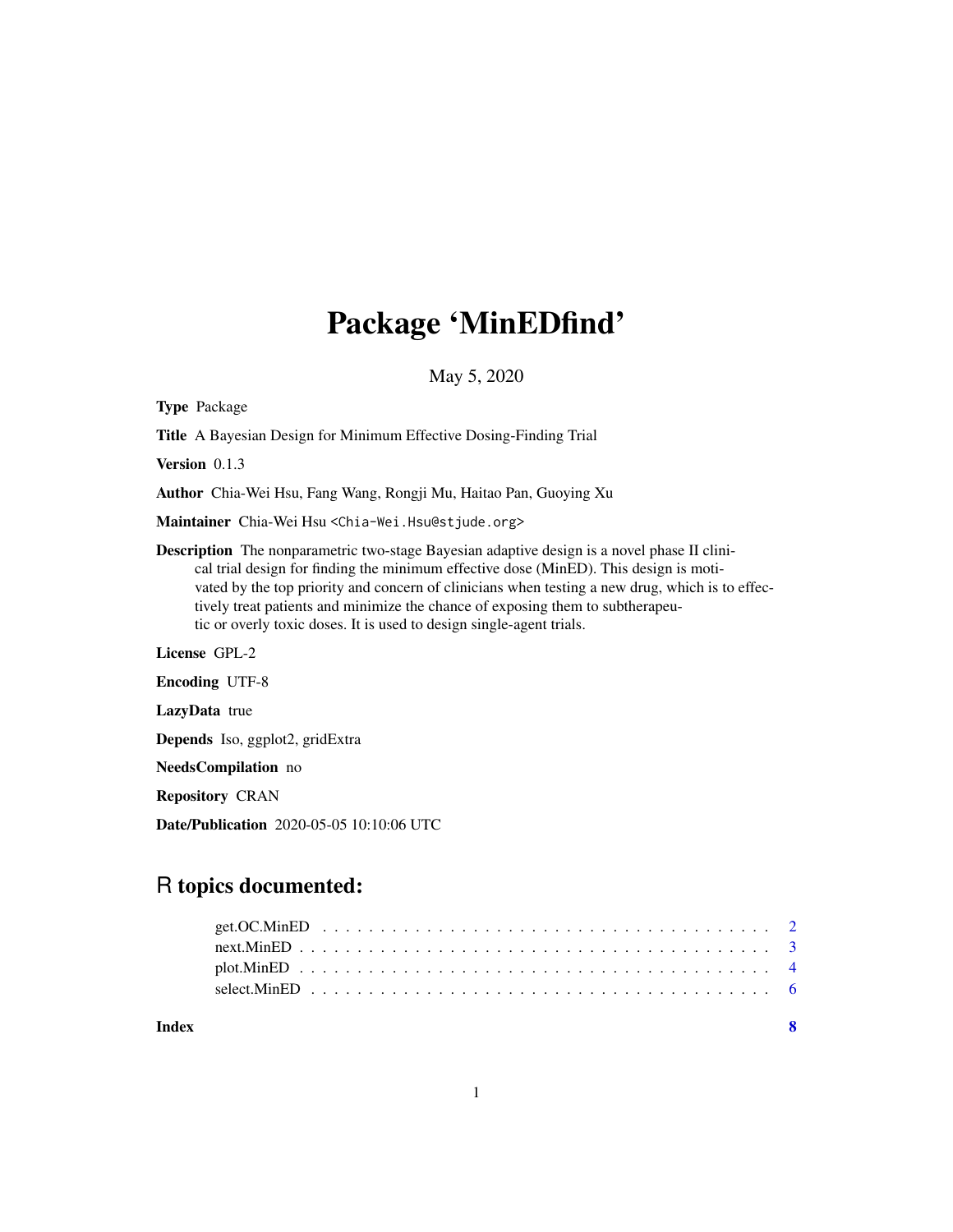<span id="page-1-0"></span>

#### Description

Obtain the operating characteristics of the nonparametric two-stage Bayesian adaptive design for minimum effective dose (MinED)-based dosing-finding trials

#### Usage

```
get.OC.MinED(ttox, teff, phi_t, phi_t, phi_t, ct = 0.95, eps_t, eps_t, d0 = 1,
             cohortsize = 3, ncohort1, ncohort2, ntrial = 100, extrasafe = TRUE,
             cutoff.eli = 0.95, n.earlystop = 12)
```
#### Arguments

| ttox        | a vector containing the true toxicity rates of the investigational dose levels                                                                                           |
|-------------|--------------------------------------------------------------------------------------------------------------------------------------------------------------------------|
| teff        | a vector containing the true response rates of the investigational dose levels                                                                                           |
| phi_t       | the target DLT rate                                                                                                                                                      |
| phi_e       | the target response rate                                                                                                                                                 |
| ct          | the cutoff used to eliminate the dose for too toxicity. The default value is $ct =$<br>0.95                                                                              |
| $eps_t$     | a small value such that $(\text{phi}_t - \text{eps}_t, \text{phi}_t + \text{eps}_t)$ is an indifference interval<br>of phi_t. The default value is eps_t = $0.1 * phi_t$ |
| eps_e       | a small value such that $(\text{phi}_e - \text{eps}_e, \text{phi}_e + \text{eps}_e)$ is an indifference interval<br>of phi_e. The default value is $eps_e = 0.1 * phi_e$ |
| d0          | the starting dose level. The default value is $d0 = 1$                                                                                                                   |
| cohortsize  | the cohort size                                                                                                                                                          |
| ncohort1    | the number of cohort used in stage I                                                                                                                                     |
| ncohort2    | the number of cohort used in stage II                                                                                                                                    |
| ntrial      | the number of simulated trial                                                                                                                                            |
| extrasafe   | extrasafe set extrasafe = TRUE to impose a more stringent stopping rule                                                                                                  |
| cutoff.eli  | the cutoff to eliminate an overly toxic dose for safety. The default value is<br>cutoff.eli = $0.95$                                                                     |
| n.earlystop | the early stopping parameter. The default value is n.earlystop $= 12$                                                                                                    |

#### Value

get.oc.MinED() returns the operating characteristics of nonparametric two-stage Bayesian adaptive design as a matrix object, including: (1) true DLT rate at each dose level, (2) true efficacy rate at each dose level, (3) selection percentage at each dose level, (4) the average number of patients treated at each dose level, (5) the average number of patients responded to toxicity at each dose level, (6) the average number of patients responded to efficacy at each dose level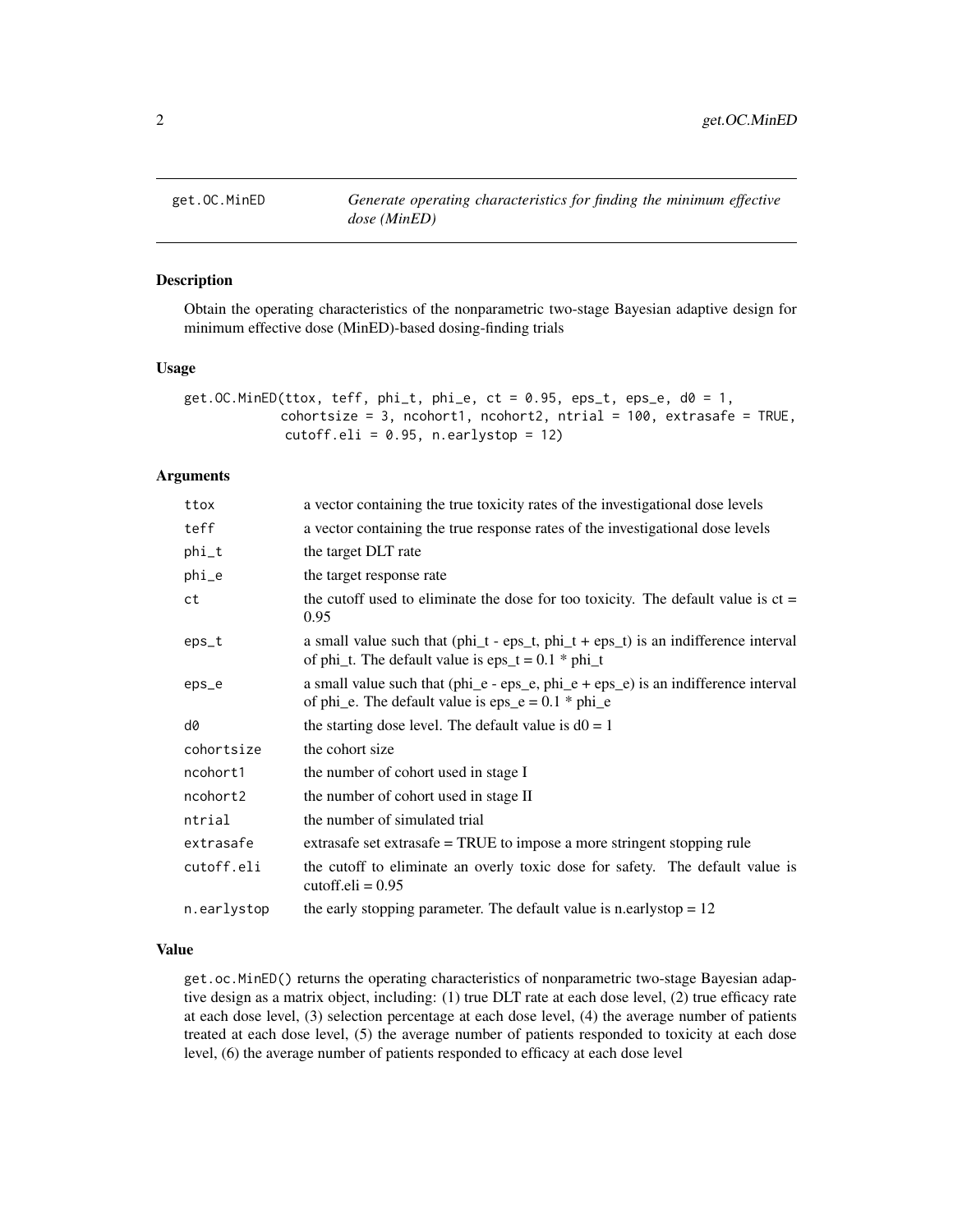#### <span id="page-2-0"></span>next.MinED 3

#### Author(s)

Chia-Wei Hsu, Fang Wang, Rongji Mu, Haitao Pan, Guoying Xu

#### References

Rongji Mu, Guoying Xu, Haitao Pan (2020). A nonparametric two-stage Bayesian adaptive design for minimum effective dose (MinED)-based dosing-finding trials, (under review)

#### Examples

```
ttox = c(0.05, 0.15, 0.3, 0.45, 0.6)
teff = c(0.05, 0.15, 0.3, 0.45, 0.6)
phi_t = 0.3phi_e = 0.3eps_t = 0.1 * phi_teps_e = 0.1 * phi_eoc = get. OC.MinED(ttox = ttox, teff = teff, phi_t = phi_t, phi_e = phi_e,eps_t =eps_t, eps_e =eps_e, cohortsize = 3, ncohort1 = 6,
                 ncohort2 = 14, ntrial = 100print(oc)
```

| next.MinED | Determine the dose for the next cohort of new patients for single-agent |
|------------|-------------------------------------------------------------------------|
|            | trials that aim to find a minimum effective dose (MinED)                |

#### Description

Determine the dose for the next cohort of new patients for single-agent trials that aim to find a MinED

#### Usage

```
next.MinED(n, y, z, d, phi_t, phi_e, eps_t, eps_e, ct = 0.95, N1 = 18)
```
#### Arguments

| n.      | a vector of number of patients treated at each dose level                                                                |
|---------|--------------------------------------------------------------------------------------------------------------------------|
| у       | a vector of number of patients experiencing the toxicity at each dose level (with<br>the same length as candidate doses) |
|         | a vector of number of patients showing response at each dose level (with the<br>same length as candidate doses)          |
| d       | the starting dose level                                                                                                  |
| $phi_t$ | the target DLT rate                                                                                                      |
| phi_e   | the target response rate                                                                                                 |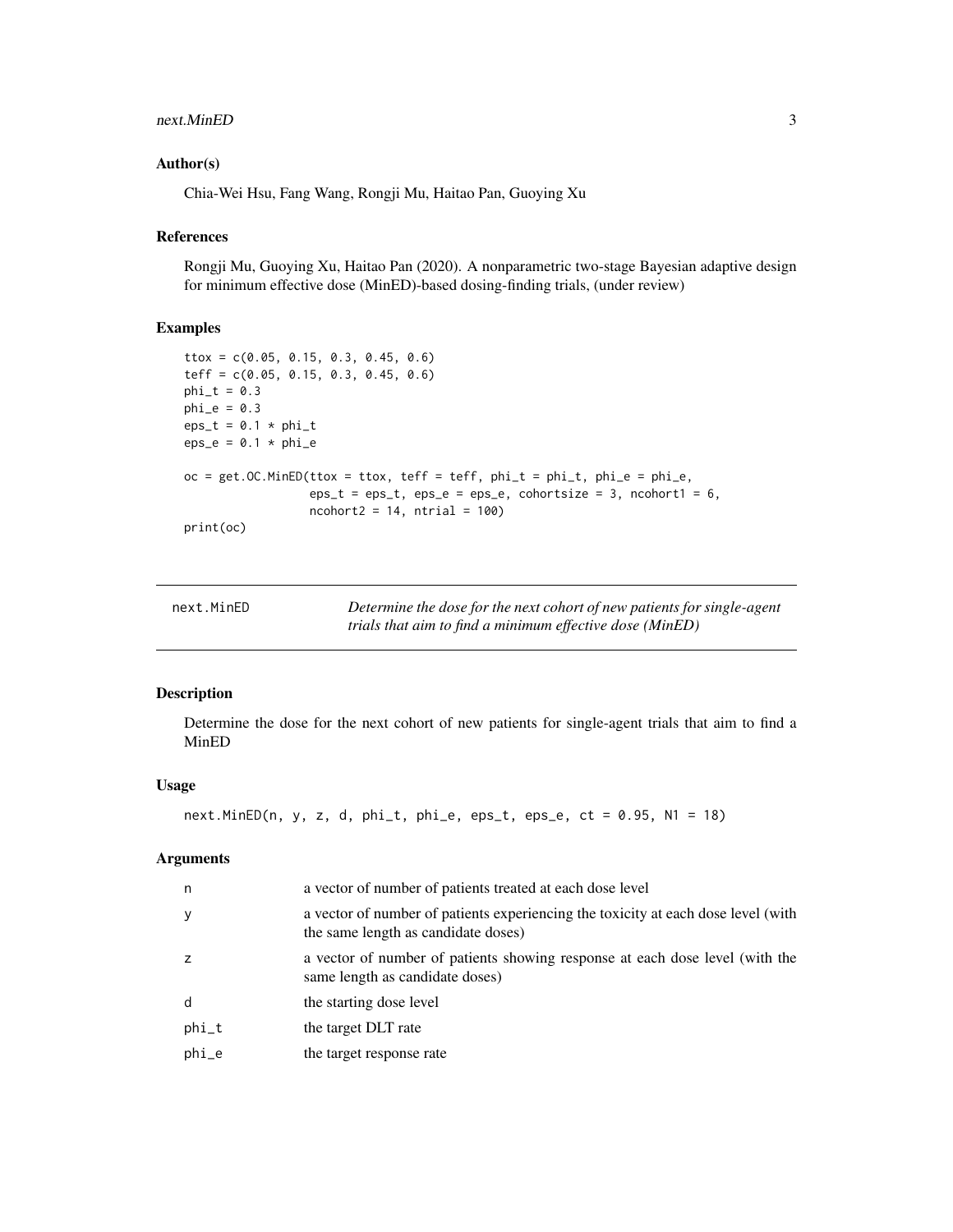<span id="page-3-0"></span>

| $eps_t$        | a small value such that $(\text{phi}_t - \text{eps}_t, \text{phi}_t + \text{eps}_t)$ is an indifference interval<br>of phi_t. The default value is eps_t = $0.1 * phi_t$ |
|----------------|--------------------------------------------------------------------------------------------------------------------------------------------------------------------------|
| eps_e          | a small value such that $(\text{phi}_e - \text{eps}_e, \text{phi}_e + \text{eps}_e)$ is an indifference interval<br>of phi_e. The default value is eps_e = $0.1 * phi$ e |
| ct             | the cutoff used to eliminate the dose for too toxicity. The default value is $ct =$<br>0.95                                                                              |
| N <sub>1</sub> | number of trials in the stage 1. The default value is $N1 = 18$                                                                                                          |

#### Value

next.MinED() returns recommended dose level for the next cohort as a list (\$nextdose)

#### Author(s)

Chia-Wei Hsu, Fang Wang, Rongji Mu, Haitao Pan, Guoying Xu

#### References

Rongji Mu, Guoying Xu, Haitao Pan (2020). A nonparametric two-stage Bayesian adaptive design for minimum effective dose (MinED)-based dosing-finding trials, (under review)

#### Examples

```
n = c(3, 6, 0, 0, 0)y = c(0, 1, 0, 0, 0)z = c(0, 1, 0, 0, 0)d = 2phi_t = 0.3phi_e = 0.3eps_t = 0.1 * phi_teps_e = 0.1 * phi_enext.dose <- next.MinED(n = n, y = y, z = z, d = d, phi_t = phi_t,
                       phi_e = phi_e, eps_t = eps_t, eps_e = eps_e)print(next.dose)
```
plot.MinED *Plot the simulation results for nonparametric two-stage Bayesian adaptive designs*

#### Description

Plot the objects returned by other functions, including (1) operating characteristics of the design, including selection percentage and the number of patients treated at each dose; (2) the estimates of toxicity and response probability for each dose in the admissable set and corresponding 95% credible interval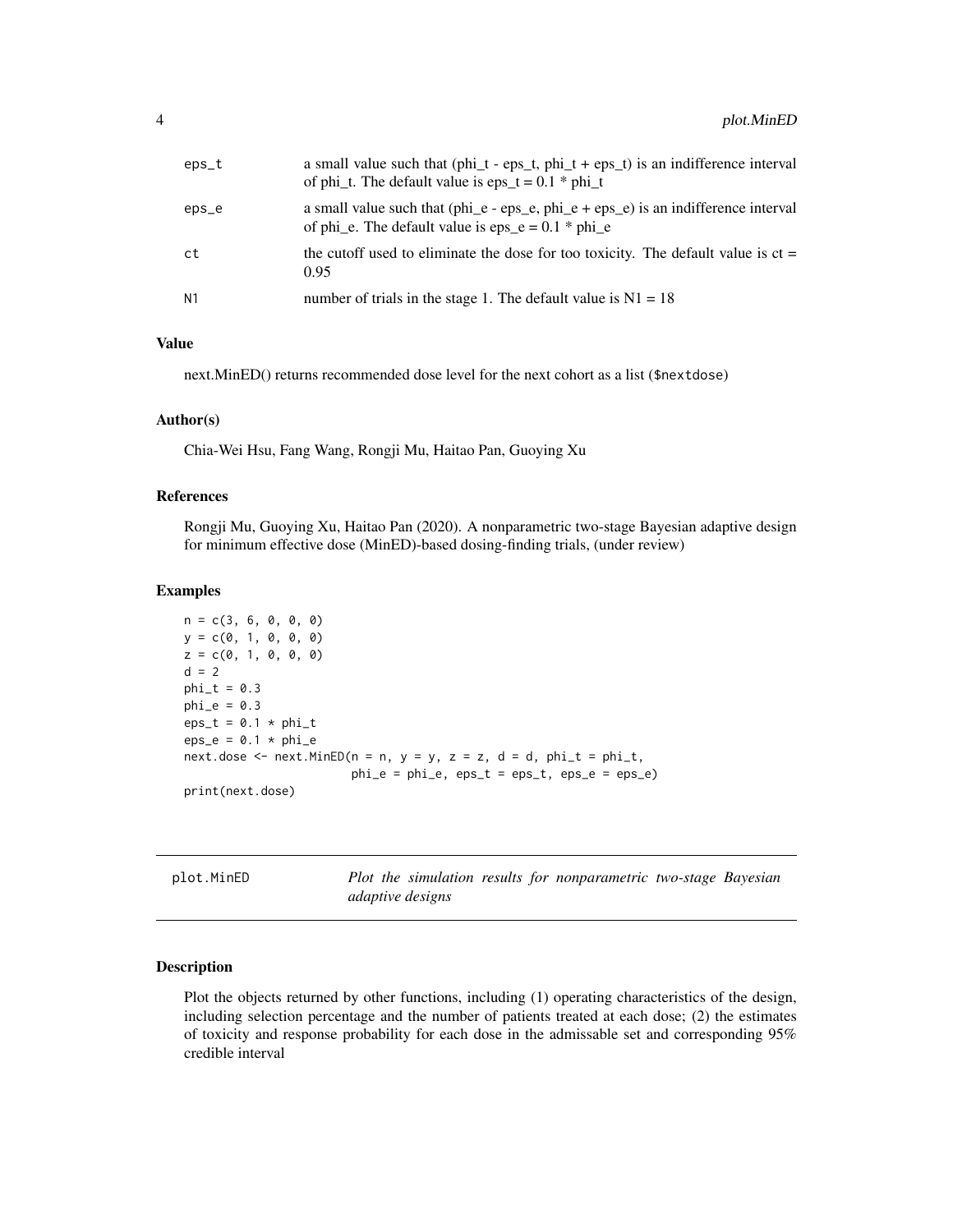#### plot. MinED 5

#### Usage

```
## S3 method for class 'MinED'
plot(x, name, ...)
```
#### **Arguments**

| X    | the object returned by other functions |
|------|----------------------------------------|
| name | the name in the object to be plotted   |
| .    | ignored arguments                      |

#### Value

plot.MinED() returns a figure

#### Author(s)

Chia-Wei Hsu, Fang Wang, Rongji Mu, Haitao Pan, Guoying Xu

#### References

Rongji Mu, Guoying Xu, Haitao Pan (2020). A nonparametric two-stage Bayesian adaptive design for minimum effective dose (MinED)-based dosing-finding trials, (under review)

#### Examples

```
## select the MinED based on the trial data
n = c(3, 6, 0, 0, 0)y = c(0, 1, 0, 0, 0)z = c(0, 1, 0, 0, 0)phi_t = 0.3phi_e = 0.3eps_t = 0.1 * phi_teps_e = 0.1 * phi_eselect.dose <- select.MinED(n, y, z, phi_t, phi_e, eps_t, eps_e, ct = 0.95)
plot.MinED(select.dose)
## get the operating characteristics for nonparametric two-stage Bayesian adaptive designs
ttox = c(0.05, 0.15, 0.3, 0.45, 0.6)
teff = c(0.05, 0.15, 0.3, 0.45, 0.6)
phi_t = 0.3phi_e = 0.3eps_t = 0.1 * phi_teps_e = 0.1 * phi_eoc = get. OC.MinED(ttox = ttox, teff = teff, phi_t = phi_t, phi_e = phi_e,eps_t =eps_t, eps_e =eps_e, cohortsize=3, ncohort1 = 6,
                 ncohort2 = 14, ntrial = 100plot.MinED(oc, "Sel%")
plot.MinED(oc, "#Pts.treated")
plot.MinED(oc, "#Pts.response.to.tox")
```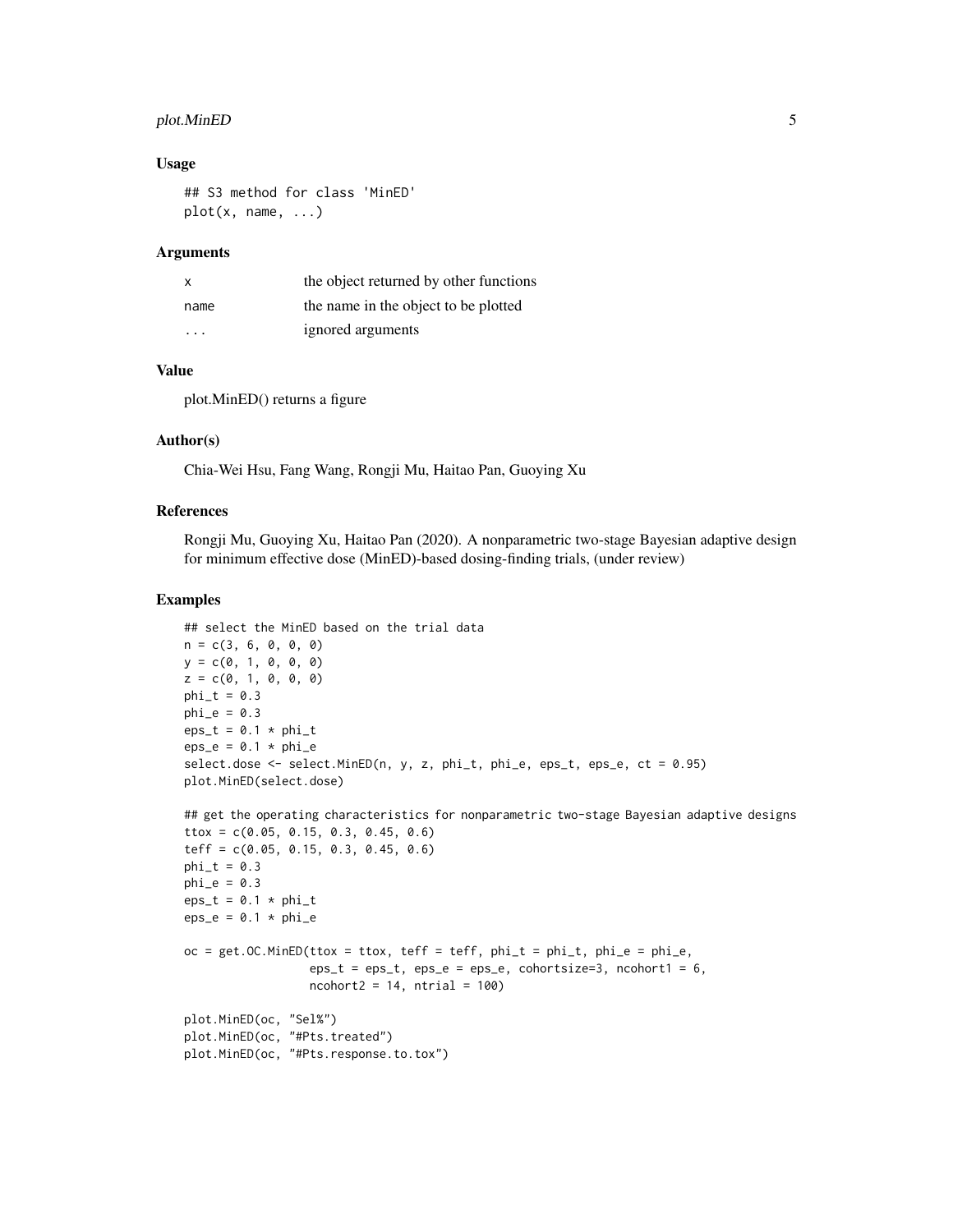```
plot.MinED(oc, "#Pts.response.to.eff")
```
select.MinED *Select the minimum effective dose (MinED) for single agent trials*

#### Description

Select the minimum effective dose (MinED) when the trial is completed

#### Usage

```
select.MinED(n, y, z, phi_t, phi_e, eps_t, eps_e, ct = 0.95)
```
#### Arguments

| n       | a vector of number of patients treated at each dose level                                                                                                                |
|---------|--------------------------------------------------------------------------------------------------------------------------------------------------------------------------|
| y       | a vector of number of patients experiencing the toxicity at each dose level (with<br>the same length as candidate doses)                                                 |
| z       | a vector of number of patients showing response at each dose level (with the<br>same length as candidate doses)                                                          |
| phi_t   | the target DLT rate                                                                                                                                                      |
| $phi_$  | the target response rate                                                                                                                                                 |
| $eps_t$ | a small value such that $(\text{phi}_t - \text{eps}_t, \text{phi}_t + \text{eps}_t)$ is an indifference interval<br>of phi_t. The default value is eps_t = $0.1 * phi_t$ |
| eps_e   | a small value such that $(\text{phi}_e - \text{eps}_e, \text{phi}_e + \text{eps}_e)$ is an indifference interval<br>of phi_e. The default value is $eps_e = 0.1 * phi_e$ |
| ct      | the cutoff used to eliminate the dose for too toxicity. The default value is $ct =$<br>0.95                                                                              |

#### Value

select.MinED() returns the selected dose with detailed information as a list, including: (1) selected dose level (\$Selected\_Dose), (2) target level for efficacy and toxicity rate (\$Target\_Level), (3) posterior estimate of efficacy and toxicity with its corresponding lower and upper bound etc. (\$Info)

#### Author(s)

Chia-Wei Hsu, Fang Wang, Rongji Mu, Haitao Pan, Guoying Xu

#### References

Rongji Mu, Guoying Xu, Haitao Pan (2020). A nonparametric two-stage Bayesian adaptive design for minimum effective dose (MinED)-based dosing-finding trials, (under review)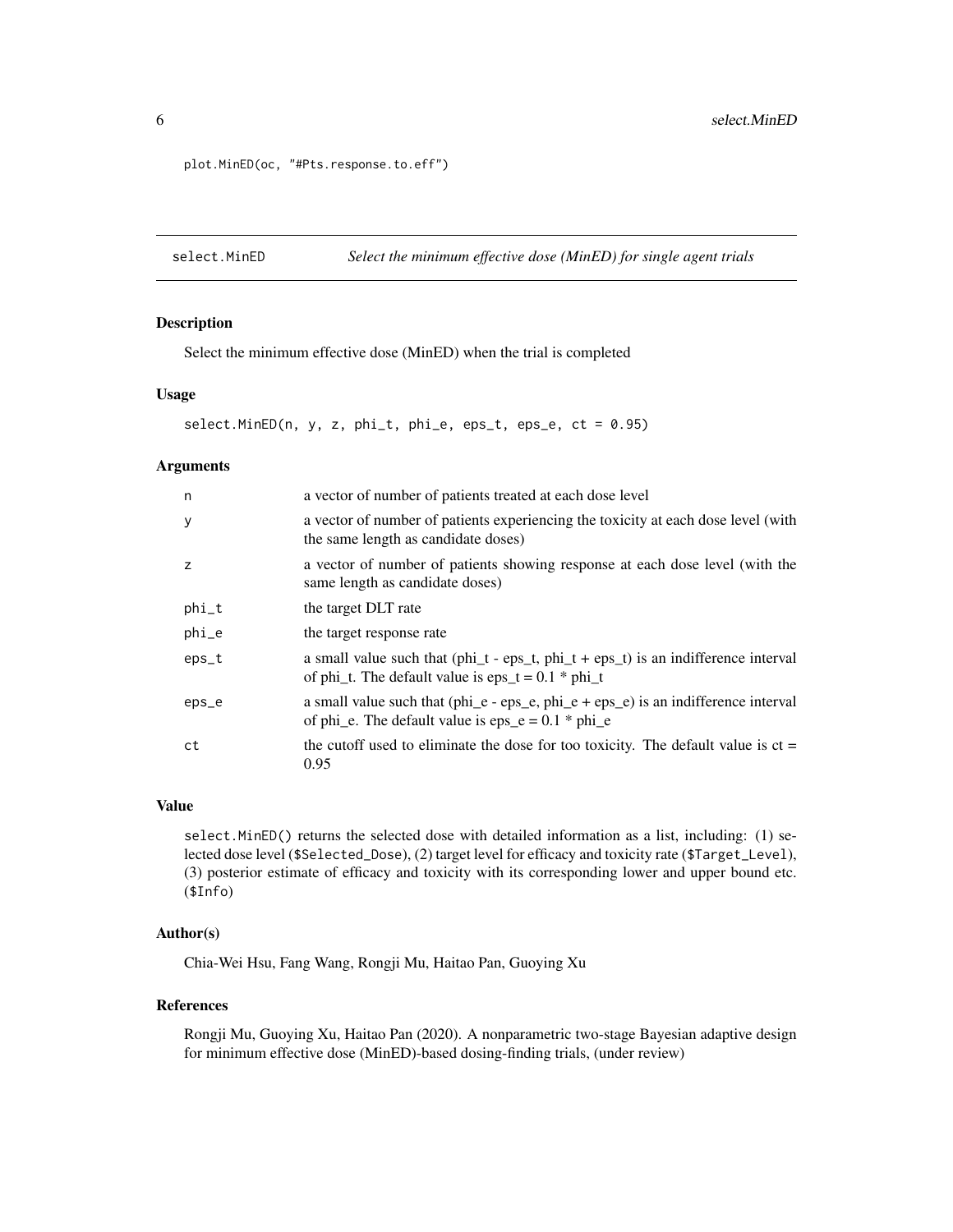#### select.MinED 7

#### Examples

```
n = c(3, 6, 0, 0, 0)
y = c(0, 1, 0, 0, 0)z = c(0, 1, 0, 0, 0)phi_t = 0.3phi_e = 0.3eps_t = 0.1 * phi_teps_e = 0.1 * phi_eselect.dose <- select.MinED(n, y, z, phi_t, phi_e, eps_t, eps_e)
print(select.dose)
```